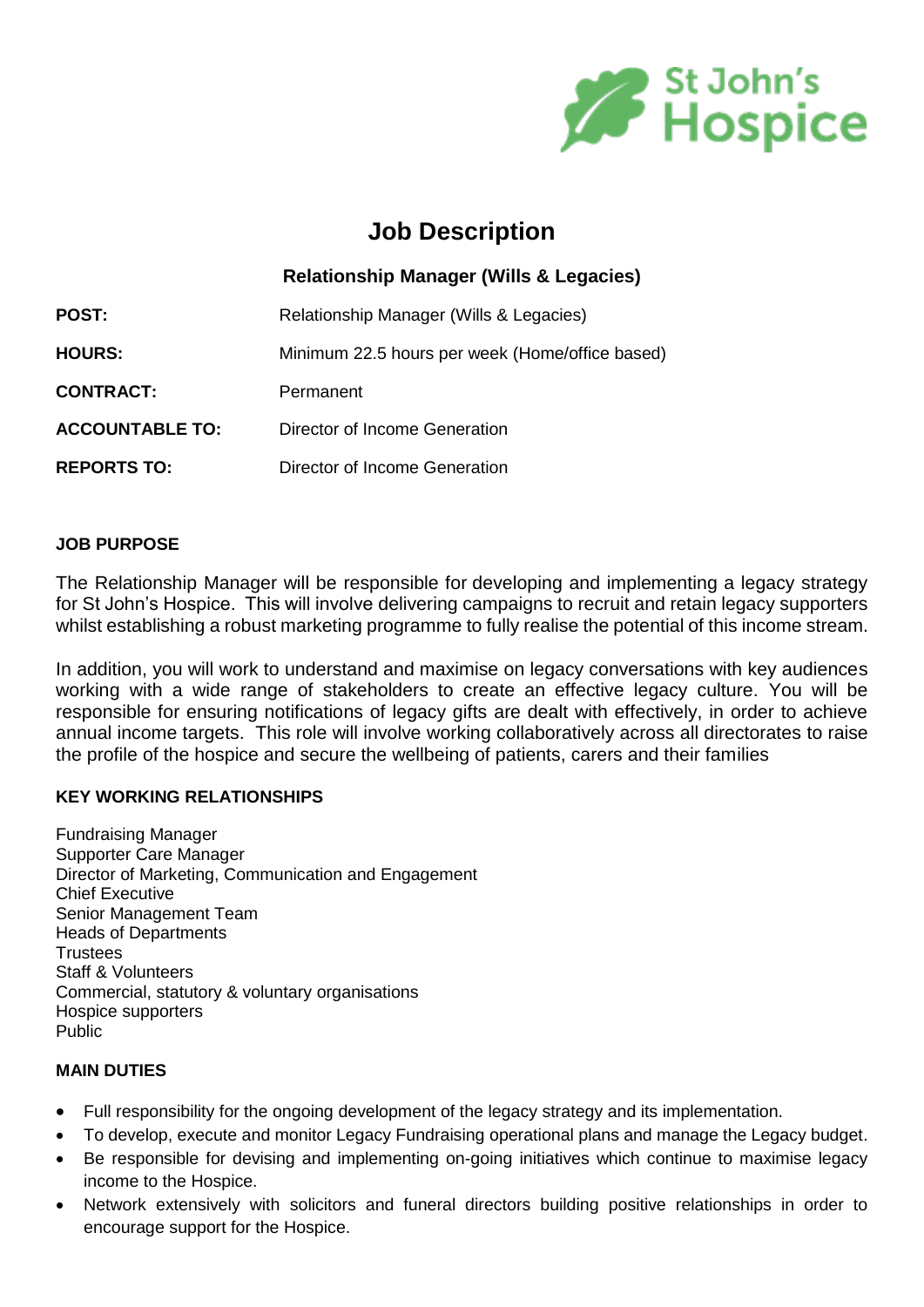- To significantly increase the number of legacy pledgers ensuring accurate recording whilst utilising the hospice database (Donorflex).
- To work alongside the Supporter Care team to help shape and implement an appropriate supporter journey for legacy pledgers.
- To provide written and verbal reports on legacy fundraising, including clear, accurate and realistic financial updates and forecasts.
- To monitor performance against budget and where appropriate against external benchmarks, and to ensure that all aspects of Legacy Fundraising are carried out in the most cost effective and efficient way.
- Work with executors in a professional and approachable manner seeking to maximise gifts when appropriate, and engage with the professional audience to generate future interest in legacy giving.
- Ensure gifts in wills are managed sensitively and in accordance with all relevant legislation and internal practices.
- Act as the first point of contact in legacy case matters for organisations staff, professionals and members of the public.
- To develop a living legacy proposition as part of the continued development of hospice supporters.
- Be responsible for developing an annual "Gifts in Wills" programme and a 'Continuous wills giving scheme' to ensure wills are readily available for supporters.
- Ensure that accurate recording and high standards of administration are maintain.
- Work closely with fundraising colleagues and Director of Income Generation in order to maximise any potential legacy income from supporters.

# **General Duties**

- Develop and maintain an up to date comprehensive understanding of the wide-reaching work of St John's Hospice.
- Be aware of the overall activities of the Hospice and represent the Hospice at functions when necessary.
- Work closely with the Head of Communications, Marketing and communications on promotions, publicity, public relations and advertising in relation to articles and information for the newsletter, website and other communications tools.
- Maintain and develop good relationships with volunteers
- Keep and accurate and up to date database with records of all legacy communications
- Carry out any other duties as requested by the Director of Income Generation

# **People and departmental management**

- To share ideas and opportunities with other members of the Income Generation team and to identify and research new activities.
- To have responsibility for risk assessments for all activities as required and act responsibly in relation to health & safety.
- To respond to all enquiries in a timely manner.
- To promote the hospice and its work to external organisations and members of the general public
- Use own initiative to manage work volumes and prioritise workload. Accountable to the Director of Income Generation who will provide management support.
- Work is a mix of supervised and unsupervised activities with a degree therefore of self-checking. Responsible for ensuring that workloads and deadlines are managed effectively.
- To work hours as designated and agreed with the Director of Income Generation
- To comply with all relevant legislation
- Driving within local community is an essential part of this role. Own transport needed to attend external events and appointments with business insurance required on own vehicle
- Physical demands in relation to some activities, expected to be a fully active member of the team.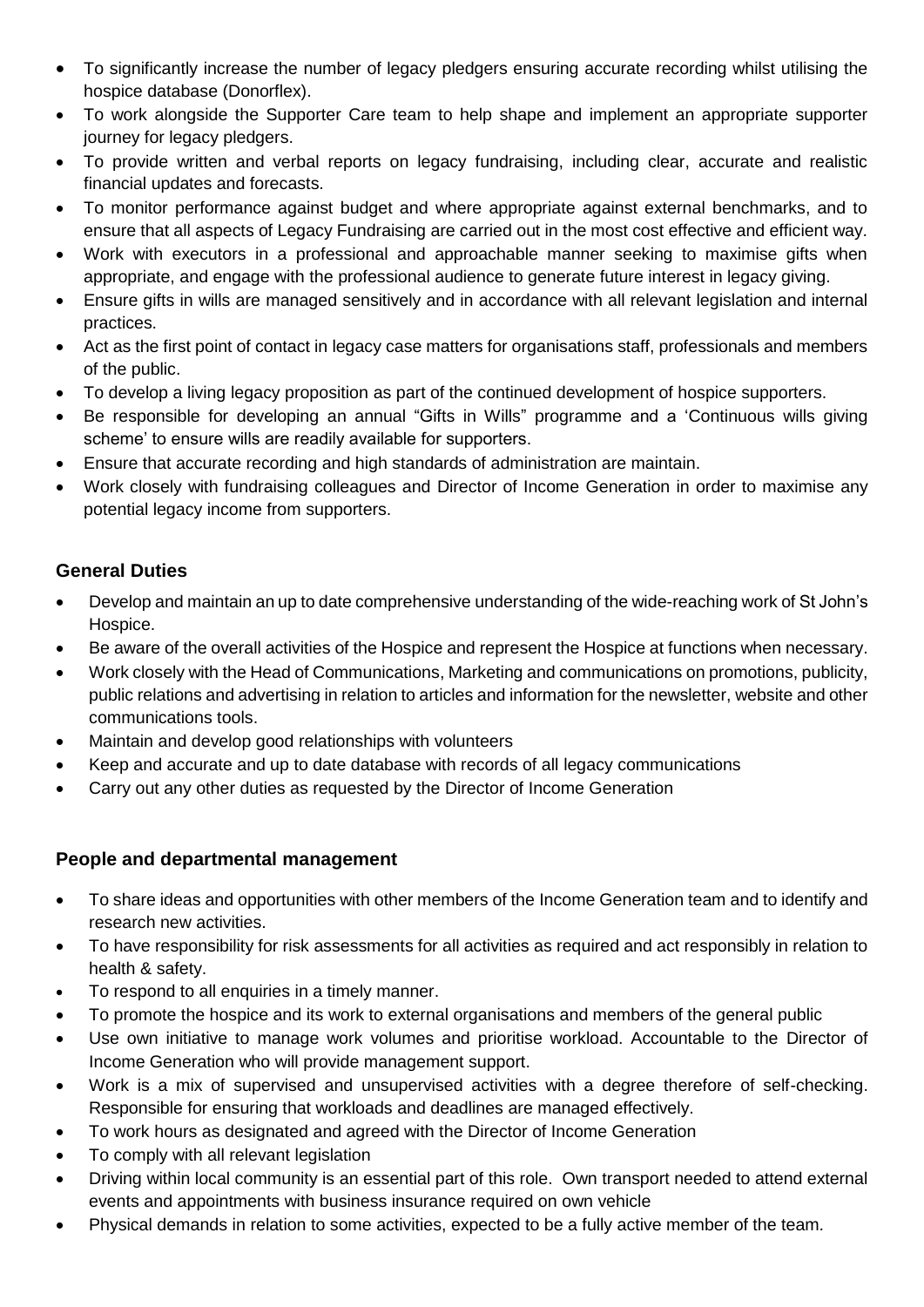- Setting up at venues will involve carrying equipment/materials up to approx. 10 kilos.
- PC work hand and wrist dexterity and use of VDU
- A balance of home and office working is an option for this role to meet the needs of the hospice.
- Occasional evening/weekend, Bank Holiday and lone working

#### **Other Duties**

The responsibilities set out in this document may change from time to time through discussion with the post holder. In addition, the post holder might, at the discretion of the Senior Management Team, be required to take on other tasks in the wider interests of the hospice.

#### **STANDARD/ENHANCED DISCLOSURE REQUIREMENT**

#### Enhanced Disclosure

### **DUTIES AND RESPONSIBILITIES TO ST. JOHN'S HOSPICE**

#### **1. Confidentiality**

Each member of the Hospice staff is responsible for ensuring the confidentiality of any information relating to patients, personal information relating to staff, volunteers, supporters, visitors or contractors, financial information, commercial information, and for complying with all the requirements of the Data Protection Act and Caldicot Guidelines whilst carrying out the duties of the post. Any breaches in Hospice confidentiality will be dealt with by St. John's Hospice Disciplinary Procedure and may result in dismissal.

#### **2. Health and Safety**

Each member of the St Johns Hospice staff is responsible for ensuring that they carry out the duties of their post in accordance with all appropriate Health and Safety legislation, guidance and procedures and they do not, by any act or omission on their part, create a threat to the Health and Safety of any other person.

#### **3. External Interests**

Each member of the St Johns Hospice staff is responsible for ensuring that any external interest they have do not conflict with the duties of their posts and they must disclose the external interest if this is likely to occur, or if they are in doubt about a possible conflict with their work. Each member of staff is reminded to refer to their employment contract in relation to any other secondary work that they may do alongside working for St John's Hospice and their obligations under the Working Time Directive.

#### **4. Statutory Training**

Each member of the St Johns Hospice staff has a statutory obligation to attend mandatory training. It is the responsibility of each member of staff to ensure that they comply with this legal requirement.

#### **5. Flexibility**

This job description is intended to act as a flexible guide to the duties of the post and therefore will require revision in consultation with the post holder to reflect the changing requirements of the post, to enable the St John's Hospice to achieve its corporate goals and objectives.